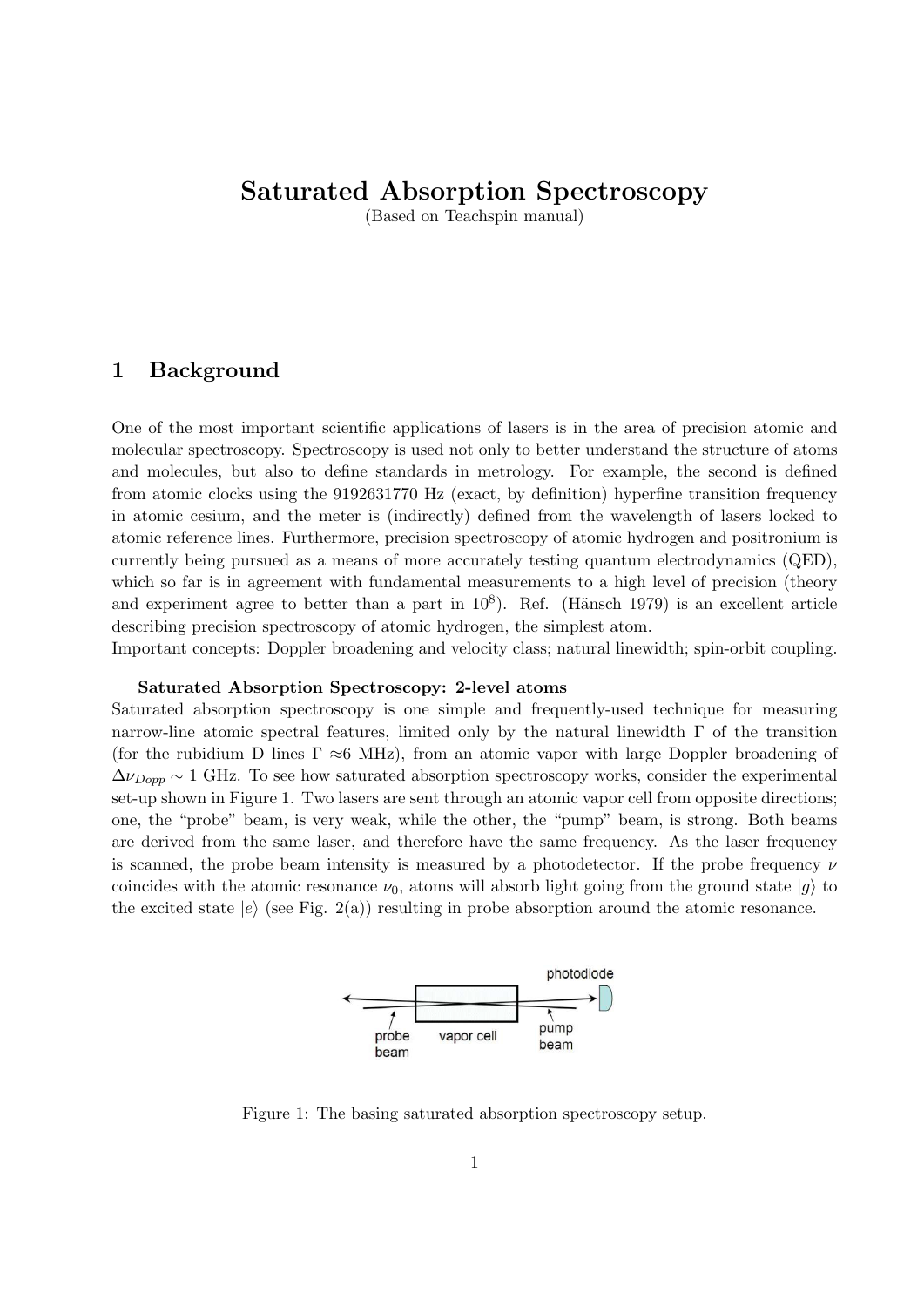

Figure 2: Probe absorption spectra for 2-level atoms (a), both without (b) and with (c) the pump beam.

If one had 2-level atoms in the vapor cell, one might record spectra like those shown in Figure 2. Fig. 2(b) gives the probe beam absorption without the pump beam. Here one sees simple Dopplerbroadened absorption<sup>1</sup>; in our case the Doppler width is much larger than the natural linewidth,  $\Delta \nu_{Dopp} \gg \Gamma$ , and the optical depth of the vapor is fairly small  $\tau(\nu) \leq 1$  (the transmitted fraction of the probe is  $e^{-\tau(\nu)}$ , which defines the optical depth;  $\tau$  is proportional to the atomic vapor density and the path length), so the probe spectrum is essentially a simple Gaussian profile.

Fig. 2(c) shows the spectrum with the pump beam, showing an additional spike right at the atomic resonance frequency. The reason this spike appears is as follows: If the laser frequency is  $\nu_0 - \Delta \nu$ , with  $\nu_0$  the atomic resonant frequency, then the probe beam is absorbed only by atoms moving with longitudinal velocity  $v \approx c\Delta \nu/\nu_0$ , moving toward the probe beam. These atoms see the probe beam blueshifted into resonance; other atoms are not in resonance with the probe beam, and so they do not contribute to the probe absorption. These same atoms see the pump beam red-shifted further from resonance (since the pump beam is in the opposite direction) so they are unaffected by the pump beam. Thus for laser frequencies  $\nu \neq \nu_0$ , the probe absorption is the same with or without the pump beam. However if  $\nu = \nu_0$ , then atoms with  $\nu = 0$  contribute to the probe absorption. These  $v = 0$  atoms also see an on-resonance pump beam, which is strong enough to keep a significant fraction of the atoms in the excited state, where they do not absorb the probe beam (in fact they increase the probe beam intensity via stimulated emission). Thus at  $\nu = \nu_0$ the probe absorption is *less* than it was without the pump beam. (If the pump beam had infinite intensity, half of the atoms would be in the excited state at any given time, and there would be identically zero probe absorption. One would say these atoms were completely "saturated" by the pump beam, hence the name saturated absorption spectroscopy.) The advantage of this form of spectroscopy is that one can measure sharp Doppler-free features in a Doppler-broadened vapor.

### **Saturated Absorption Spectroscopy: Multi-level atoms**

If the atoms in the absorption cell had a single ground state and two excited states (typically an electronic level split by the hyperfine interaction), and the separation of the excited states was less than the Doppler width, then one would see a spectrum like that shown in Figure 3 (left). The peaks on the left and right are ordinary saturated absorption peaks at  $\nu_1$  and  $\nu_2$ , the two resonance

<sup>&</sup>lt;sup>1</sup>The Doppler effect states that atoms moving towards (away from) a light source see the light frequency blue (red) shifted, so that atoms with different velocities absorb light at different frequencies. In a thermal vapor atoms move with velocities following the Maxwell-Boltzmann distribution, which produces broadening in the absorption profile.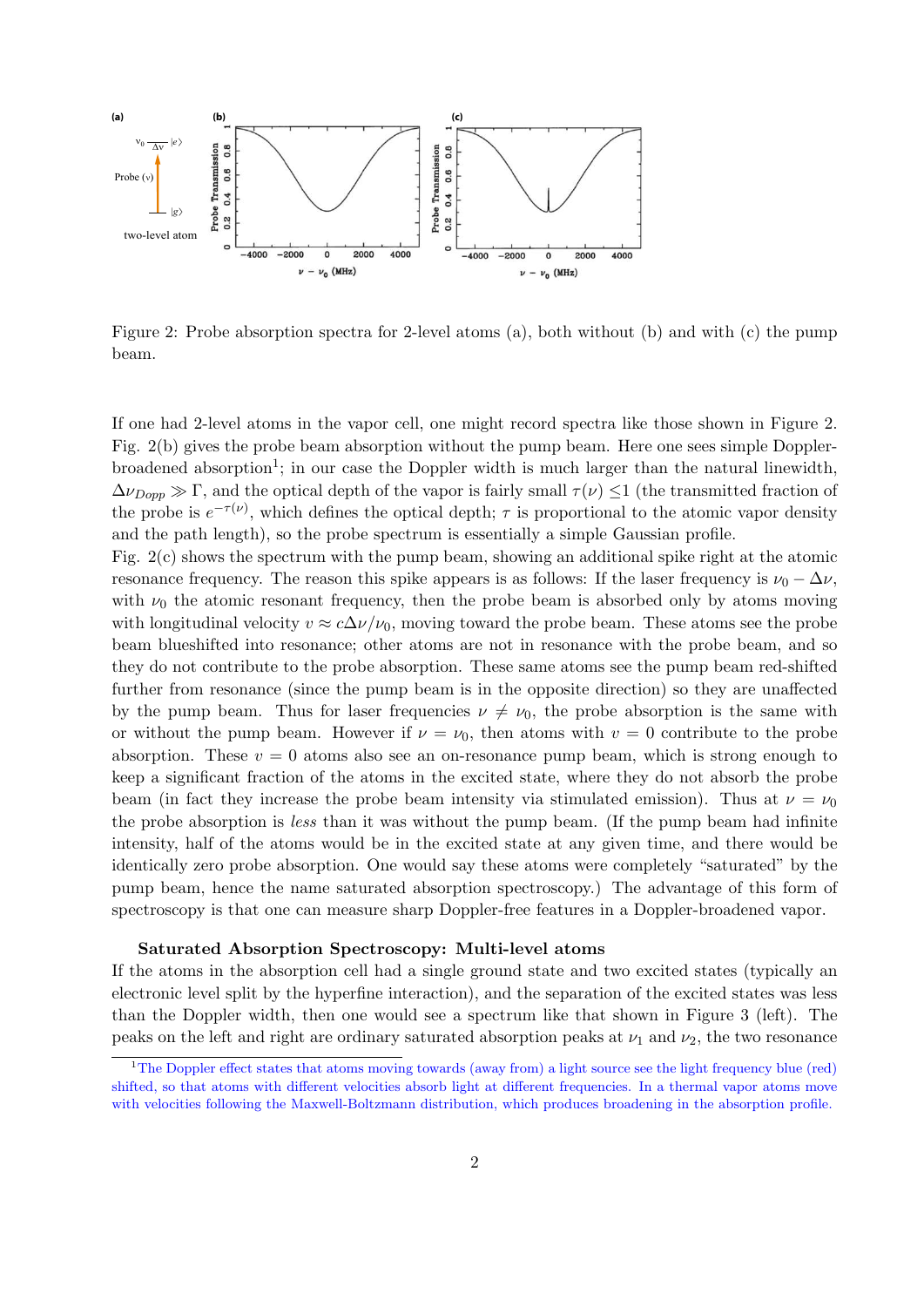

Figure 3: Saturated absorption spectrum for atoms with (left) a single ground state and two closely spaced excited states (right) schematic of situations giving rise to two saturated absorption peaks and one crossover peak.

frequencies. The middle peak at  $(\nu_2 + \nu_2)/2$  is called a "cross-over resonance." If you think about it for a while you can see where the extra peak comes from. It arises from atoms moving at velocities such that the pump is in resonance with one transition, and the probe is in resonance with the other transition, as shown in Fig.3 (iii) right. If you think about it a bit more you will see there are two velocity classes of atoms for which this is true atoms moving toward the pump laser, and away from it.

## **Atomic Structure of Rubidium**

The structure of the atomic energy levels in rubidium is due to the interaction between its nuclear spin  $(I)$  and the outer-most electron's total angular momentum  $(J=L+S)$ , and is called hyperfine structure. The ground-state electronic configuration of rubidium consists of closed shells plus a single 5*s* valence electron. This gives a spectrum which is similar to hydrogen (see Ref. (Hänsch 1979)). For the first excited state the 5*s* electron is moved up to 5*p*. Rubidium has two stable isotopes: <sup>85</sup>Rb (72\% abundance), with nuclear spin quantum number  $I = 5/2$ , and <sup>87</sup>Rb (28\%) abundance), with  $I = 3/2$ .

The different energy levels are labeled by "term states", with the notation  $2S+1L'_{J}$ , where *S* is the spin quantum number, *L ′* is the spectroscopic notation for the angular momentum quantum number (i. e. *S*, *P*, *D*, ..., for orbital angular momentum quantum number  $L = 0, 1, 2, ...$ ), and  $J = L + S$  is the total angular momentum quantum number. For the ground state of rubidium  $S = 1/2$  (since only a single electron contributes), and  $L = 0$ , giving  $J = 0 + 1/2 = 1/2$  and the ground state  ${}^{2}S_{1/2}$ . For the first excited state we have  $S = 1/2$ , and  $L = 1$ , giving  $J = 1/2$  or  $J = 3/2$ , so there are two excited states  ${}^{2}P_{1/2}$  and  ${}^{2}P_{3/2}$ . Spin-orbit (S-L) coupling lifts splits the otherwise degenerate  $P_{1/2}$  and  $P_{3/2}$  levels, as shown in Fig. 5.

The dominant term in the interaction between the nuclear spin and the electron gives rise to the magnetic hyperfine splitting [2]. The form of the interaction term in the atomic Hamiltonian is  $H_{hyp} \propto J \cdot I$ , which results in an energy splitting

$$
\Delta E = \frac{C}{2} [F(F+1) - I(I+1) - J(J+1)]
$$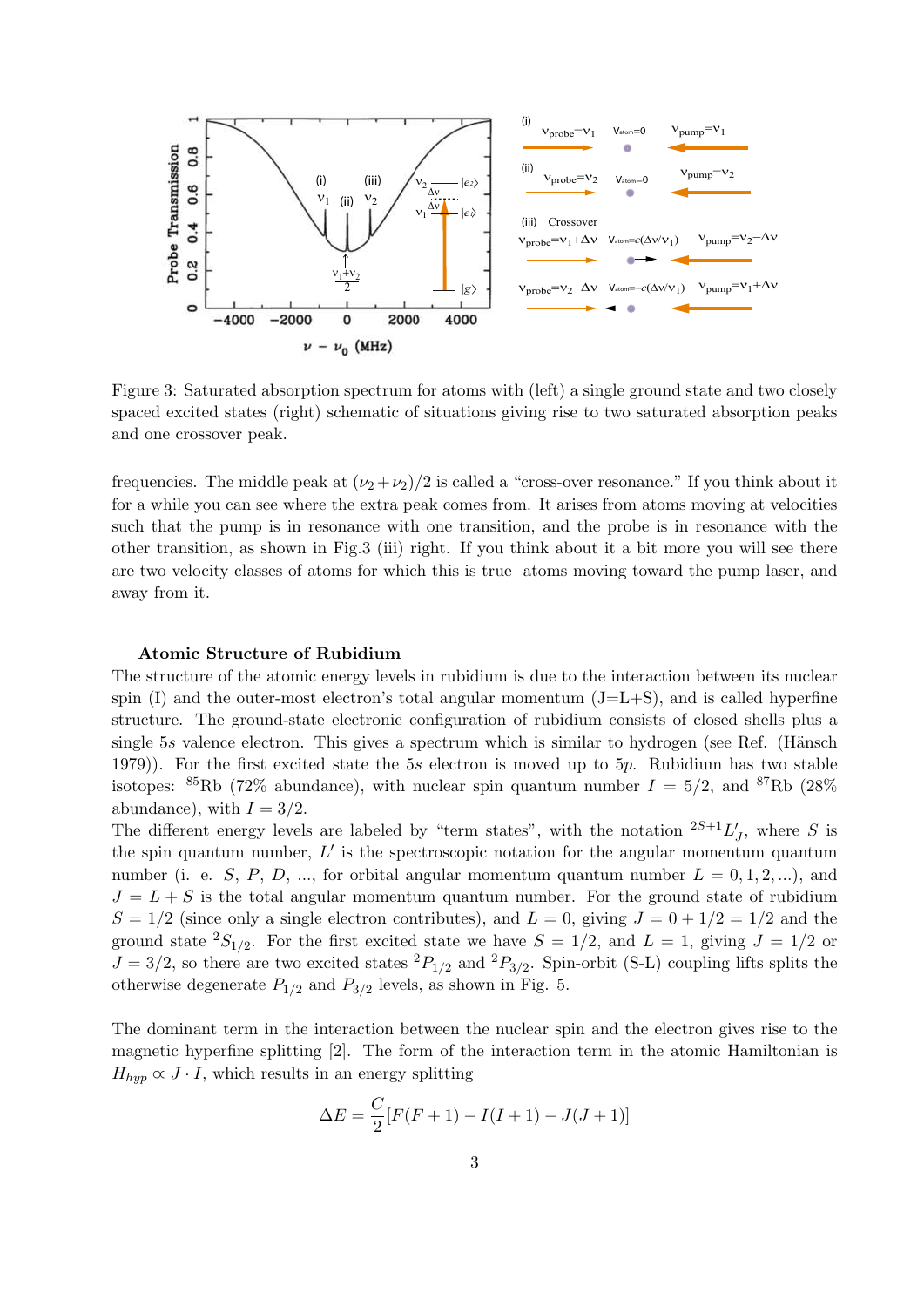

Figure 4: T(Left) Level diagrams for the D2 lines of the two stable rubidium isotopes. (Right) Typical absorption spectrum for a rubidium vapor cell, with the different lines shown.



Figure 5: More rubidium level diagrams, showing the hyperfine splittings of the ground and excited states.

where  $F = I + J$  is the total angular momentum quantum number including nuclear spin, and  $C$ is the "hyperfine structure constant." Figures 4 and 5 shows the lower *S* and *P* energy levels for  ${}^{85}$ Rb and  ${}^{87}$ Rb, including the hyperfine splitting.

# **2 Experimental procedure**

The goal of this section is first to observe and record saturated absorption spectra for as many of the rubidium lines as you can, and then to see how well you can measure the  $P_{3/2}$  hyperfine splitting of <sup>85</sup>Rb and <sup>87</sup>Rb using a auxiliary interferometer as a length standard. Remember that eye safety is important. The laser operates at 780 nm, which is very close to being invisible. Thus you can shine a beam into your eye without noticing it. The laser power is about 20 mW, and all that power is concentrated in a narrow beam. Looking directly at the Sun puts about 1 mW into your eye, and that much power is obviously painful. It is possible to cause permanent eye damage using the Ph76 laser if you are not careful. Therefore be careful. ALWAYS WEAR LASER GOGGLES WHEN THE LASER IS ON! As long as you keep the goggles on, your eyes will be protected.

### **Resonant absorption and laser tuning**.

The first step is to get the laser turned on and tuned to hit the rubidium lines. We see in Figure 4 that the lines span about 8 GHz, which can be compared with the laser frequency of  $v = c/\lambda$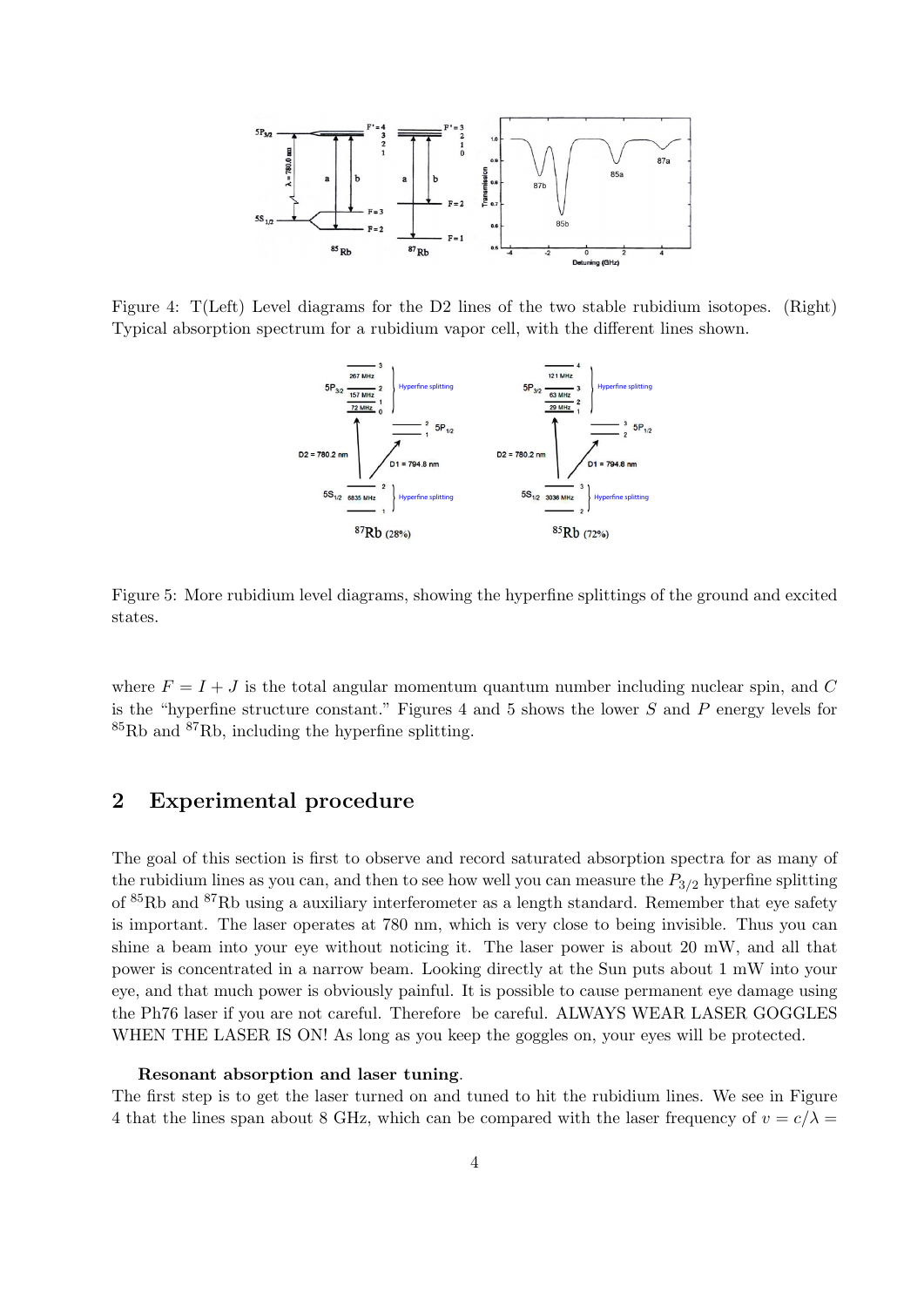

Figure 6: Recommended set-up to get the laser running on the rubidium resonance lines. This setup is the starting point for studying saturated spectroscopy with setup described in Fig. 7.

 $4 \times 10^{14}$  Hz. Thus to excite the atoms at all the laser frequency must be tuned to about a part in 10<sup>5</sup> . Start with the simple set-up shown in Figure 6. The ND filter (attenuator) can be removed when aligning the laser beam.

Once you have the beam going about where you want it, sweep the high-voltage going to the grating PZT with a triangle wave, so that the voltage varies from about 0 to 100 volts, but keep the scan frequency of the RAMP generator *≤*10 Hz. Use the HV/100 "MONITOR" output to monitor the high voltage on the oscilloscope. Sweeping this voltage sweeps the grating position using a small piezoelectric actuator (PZT). A good starting value of the knob of the coarse DC offset of the PZT controller can be about 4.5. While the high voltage is scanning you should then also change the laser injection current up and down by hand explore the full range. The current makes large changes in the laser frequency, while the PZT makes small changes (see the laser primer for details). The plan is that with all this sweeping the laser will sweep over the rubidium lines and you will see some fluorescence inside the vapor cell. You can use the camera to look at the florescence in the cell through the aperture in the cell enclosing. This will appear as a bright line inside the cell; don't be confused by scattering off the windows of the cell. If you cannot see the atoms flashing at all, ask your TA for help. The laser may need some realignment, or you may just not be doing something right.

Once you see fluorescence,compare the photodiode output to the rubidium spectrum shown in Figure 4. Make adjustments to the aser current and ramp amplitude in the ramp generator to get the spectrum as close as you can to the one shown in Fig. 4. Sometimes you may only get the laser to scan over part of this spectrum without mode hopping (see the laser primer). Record your best spectrum using the digital oscilloscope and print it out. At this point the laser is tuned to the rubidium lines. Before proceeding with the rest of the experiment, move the ND filter (attenuator) from its location in Figure 6 to a new position right in front of the photodiode. If you look closely you will see the absorption lines are still there, but much weaker. How come? There are two reasons. First, optical pumping is faster with more laser power, so the atoms are more quickly pumped to the dark state. That makes the absorption less. Second, the atoms become saturated with the high power, which also reduces the absorption.

#### **Obtaining a Saturated Absorption Spectrum**.

The suggested set-up for observing saturated absorption spectra is shown in Figure 7. The laser should remind on resonance while you change the absorption set-up from Fig. 6 for saturated absorption. Note that the interferometer part is independent of the saturated absorption part and is already setup. You do not need to put it together. The optical isolator is a device that is used to prevent light from getting back to the diode laser, where is can adversely affect the frequency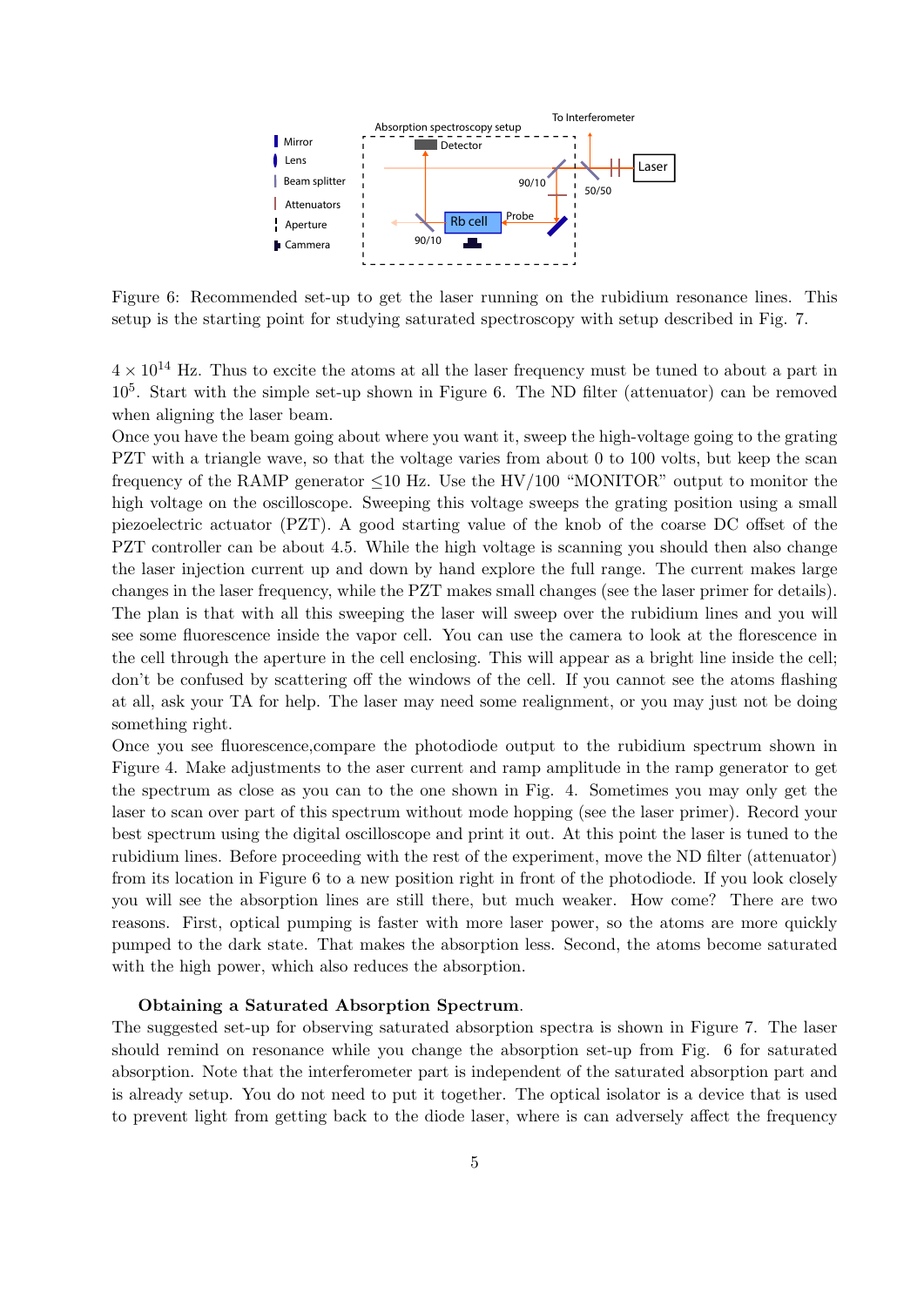

Figure 7: Recommended set-up to record rubidium saturated absorption spectra, and for measuring the hyperfine splittings.

stability. Note that the 10:90 beamsplitter puts most of the laser power into the pump beam. The irises are an alignment guide; if you have both the pump and probe beams going through small irises, then you can be assured that the beams overlap in the rubidium cell. If you block the pump beam you should get a spectrum that looks pretty much the same as you had in the previous section.

**Exercise 1**. Observe and record the best spectra you can for whatever rubidium lines you can see, especially the two strongest lines (87b and 85b in Figure 4). Obtain some spectra and put hard copies into your notebook. Note (but do notrecord) that the saturated absorption features go away if you block the pump beam, as expected.

### **Measuring the Hyperfine Splitting.**

Complete the set-up in Figure 7 by adding the Michelson interferometer, which is already setup. (Turn off the laser frequency scanning while analyzing the interferometer, so the interference fringes are stable.) This interferometer provides a frequency reference and is used to calibrate the laser frequency scan. When you change the frequency of the laser, the position of the fringes will change, and this change is proportional to the arm-length difference of the two arms of the interferometer. The longer the long arm, the better your measurement will be. If you want you can add another mirror to the long arm to bounce it across the table, which is in a movable stage. Make sure that the interferometer is setup correctly. The beams should recombine in the beamsplitter and the output beams sent through a strong lens, so that the beam is expanded. The beams should overlap in position as well as angle, so that fringes are visible on the expanded beam with a large spacing. The photodiode should intersect only the light from one fringe of the interferometer.

If you now scan the laser frequency you should observe temporal fringes on the photodiode output. The fringe spacing can be computed from the arm length difference, which you should measure.